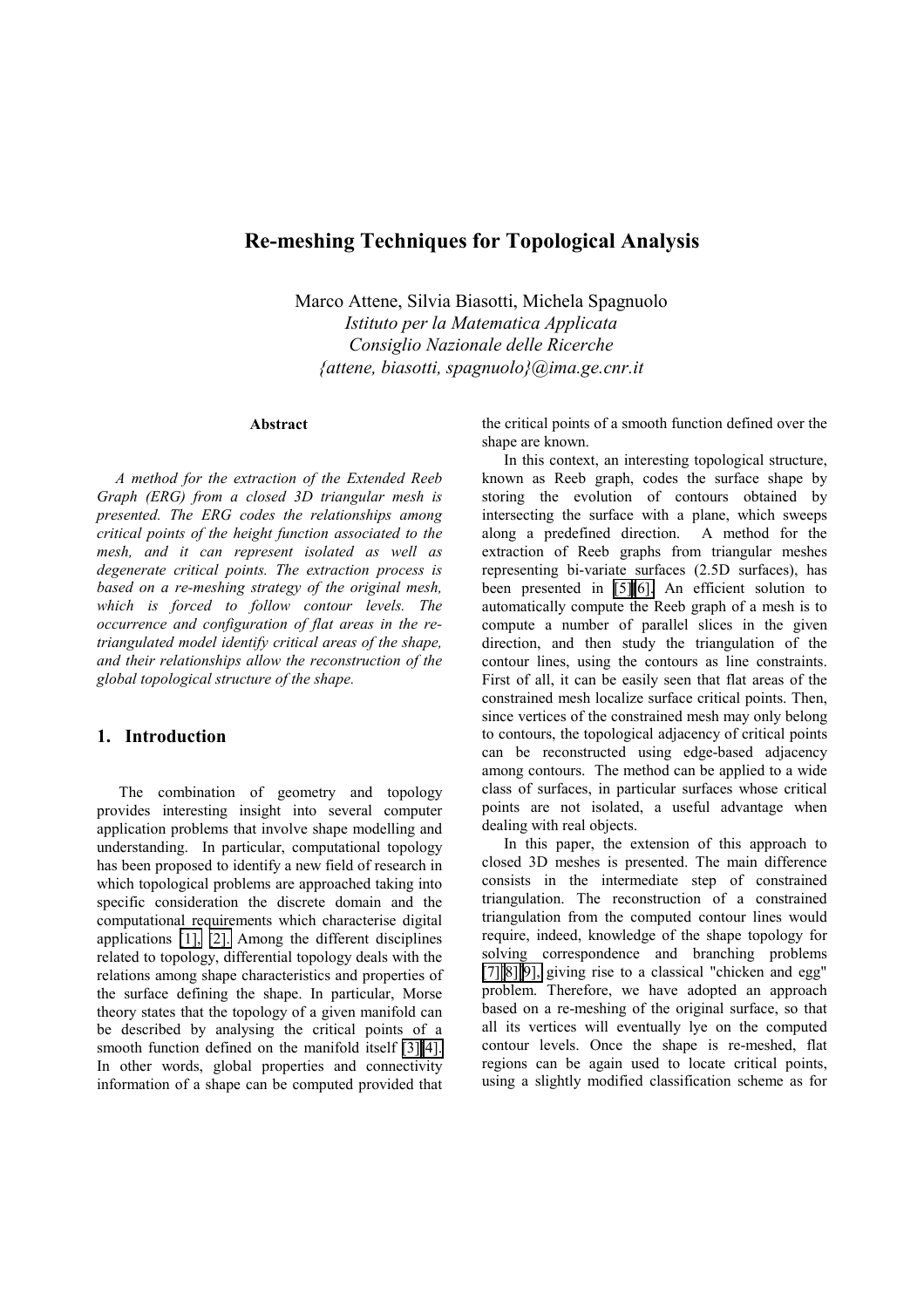<span id="page-1-0"></span>the 2.5D case, and their relationships will be easily tracked using the contour constraints.

The reminder of the paper is organized as follows. First, the theoretical background of this work is briefly described with reference to previous work in this area. Then, the approach for constructing the Reeb graph is outlined and the re-meshing strategy adopted to extend the approach to 3D closed meshes is presented. Results and some discussions on the advantages and limits of the method conclude the paper.

### **2. Background**

In applications related to geometric modelling, it is quite natural to choose the height function and its criticalities to study a given shape. Intuitively, the height function *h* of a smooth manifold *M*, embedded into the usual three-dimensional Euclidean space, is the real function which associates to each point on the surface its elevation, that is,  $h(P)=h((x_P, y_P, z_P))=z_P$  for every  $P \in M$ .

The *critical points* of *h*, and in general of any real smooth function defined on *M*, are the points of *M* at which the gradient is zero, i.e.  $\overline{V}(h(P))=0$  or, stated differently, the tangent plane is horizontal. Moreover, *h* is called Morse if all of its critical points are nondegenerate, that is, if the Hessian matrix *H* of the second derivatives of *h* is non-singular at that point. In particular non-degenerate critical points are isolated; therefore, surfaces with plateaux or volcano rims do not comply with the definition of Morse function. Figure 1(a) depicts an example of degenerate fourth order saddle while in (b) an example of non-isolated critical points is shown.



Critical points of the height function, commonly known as peaks, pits and passes, are useful for shape characterization as they are considered among the basic

elements by which shapes are perceived and organised [\[10\].](#page-9-0) The configuration of critical points has been used for shape description by several authors for different applications. In [\[11\],](#page-9-0) for example, the configuration of critical points is used to code and classify the shape of a smooth function, while in [\[12\]](#page-9-0) the configuration of critical points is used as a constraint for the simplification of meshes while preserving the topology of the shape. In [\[13\],](#page-9-0) a wave traversal algorithm is proposed to navigate a triangular mesh according to distance criteria among elements in the simplicial mesh. A similar wave-front propagation has been used to deduce the global topology from volume data set in order to extract correct polygonal meshes representing iso-surfaces [\[14\].](#page-9-0) 

Starting from the Morse theory, an interesting topological structure has been defined by Reeb, which represents a smooth surface by coding the evolution of its contour levels [\[15\].](#page-9-0) More precisely, the Reeb graph of a manifold *M* with respect to a real valued function *f* is defined as follows:

**Definition**: Let  $f : M \rightarrow \mathcal{R}$  be a real valued function on a compact manifold *M*. The *Reeb graph* of *M* wrt *f* is the quotient space of  $Mx\mathcal{R}$  defined by the equivalence relation "*~*", given by:

 $(X_1, f(X_1)) \sim (X_2, f(X_2)) \Leftrightarrow f(X_1) = f(X_2)$  and  $X_1$  and  $X_2$  are in the same connected component of  $f^{-1}(f(X_1))$ 



**Figure 2. The Reeb equivalence classes on a bi-torus (a) and its graph representation (b).** 

In practice all points of a compact manifold having the same value under a real function and whose pre-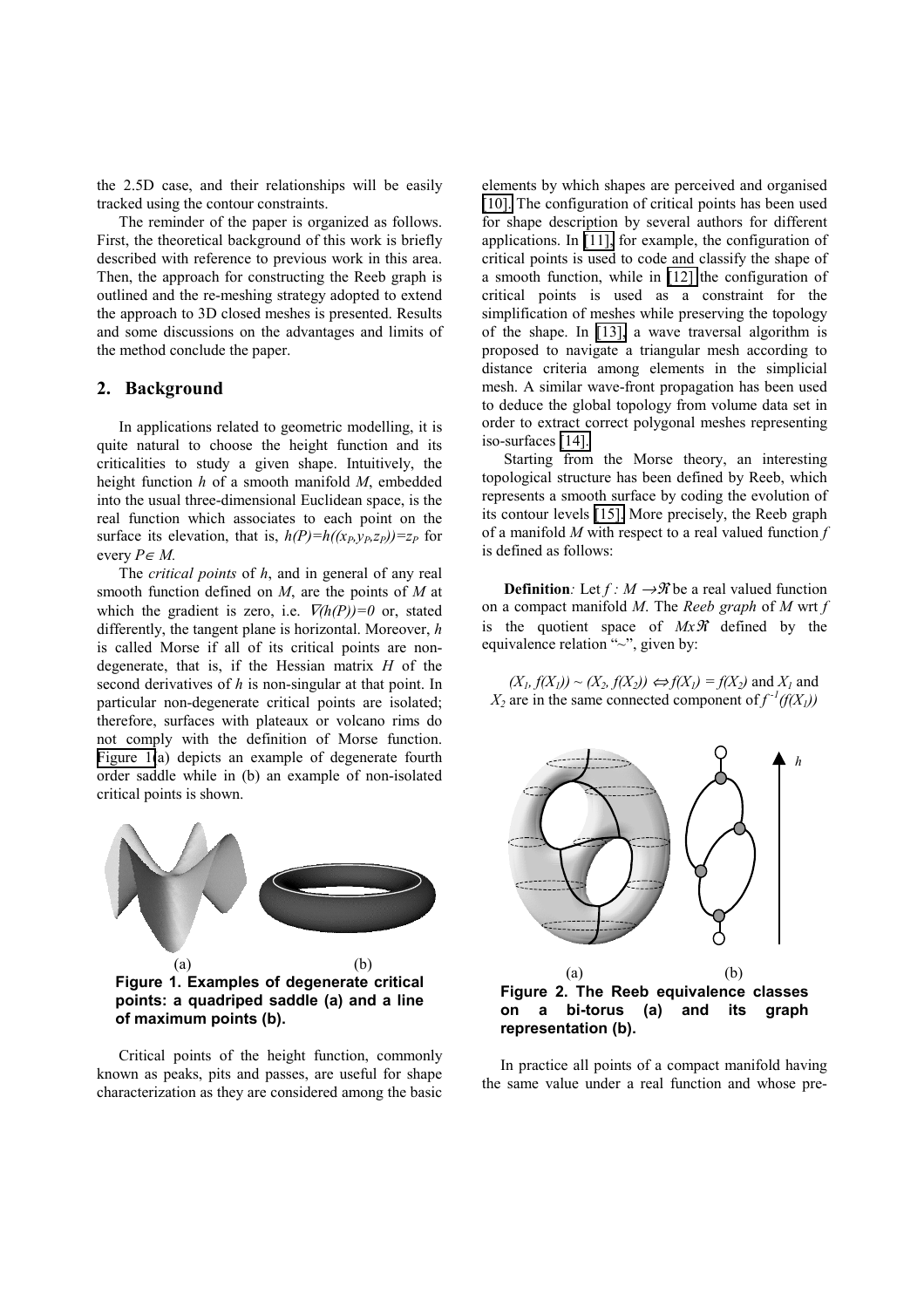image belongs to the same connected component are collapsed into one element. Since the contour topology changes only in correspondence of critical levels of the height function, the Reeb quotient space can be described as a graph [\[3\]](#page-9-0) (see [Figure 2\)](#page-1-0).

The use of Reeb graphs has been already addressed in computer graphics [\[16\],](#page-9-0) [\[17\],](#page-9-0) but it has been generally limited to Morse mapping functions. Therefore, degenerate critical points are not allowed or handled by local perturbations of the surface, which introduces artefacts not corresponding to any shape features, thus leading to imprecise shape description [\[16\].](#page-9-0) 

#### **3. Critical areas and graph construction**

Given a triangular mesh *T* representing a singlesided two-manifold surface without boundary, we want to compute a topological graph with the same properties as the Reeb graph. The Extended Reeb Graph representation (ERG) for 2.5D surfaces represented by triangular meshes has been fully described in [\[5\].](#page-9-0) The ERG derives from the direct application of the Reeb graph definition to degenerate as well as non-simple height functions, which allows us to consider a broader class of surfaces. The main idea is to consider critical *areas* instead of critical points and identify, starting from them, the smallest area on the mesh whose behaviour is topologically equivalent to the critical area (influence zones). Influence zones are the starting points for identifying the portion of the mesh contributing to the definition of Reeb graph arcs.

More precisely, a *sufficiently* dense number of sections of a triangulated mesh *T* is computed and the mesh *T\** is defined as the triangulation of the contours, constrained to the contours themselves, i.e. the edges of *T\** never cross a contour. In *T\**, maximum and minimum points of *T* are localised by flat regions whose vertices belong to the same contour [\[5\] \[18\].](#page-9-0) Saddle points are localised either by flat areas having vertices at the same elevation but belonging to different contours (see Figure 3(a)), or by regions composed of two adjacent non-flat triangles such that their common edge is flat (see Figure 3(b)). These regions of *T\** are defined to be the *critical areas* of *T* and they may be simply as well as multiply-connected: in Figure  $3(c)$ , an example of multiply-connected critical area of maximum is shown.



**Figure 3. Examples of critical areas.** 

The classification of critical areas as maximum, minimum and saddle is done by checking the number of non-constrained edges in the boundary and by analysing the ascending/descending direction of the surface across their boundary. In Figure 4, a bi-torus is depicted with its contour levels and the resulting critical areas (only the visible ones are highlighted, but there are also two symmetrical saddles and a minimum).



### **Figure 4. The constrained mesh and the resulting critical areas.**

The notion of critical area is sufficient to fully describe the topological behaviour of the surface around maximum and minimum areas but it is not enough for saddle ones. In order to give a better characterization of the surface's topology, the notion of influence zone is introduced, as the smallest area of the mesh having the same topological behaviour as the critical area. The influence zone of minimum or maximum areas correspond to the critical areas themselves, while for saddle ones it is the saddle-like portion of the mesh within which the topology of the contours changes. Therefore, the influence zone of a saddle area is composed by the corresponding critical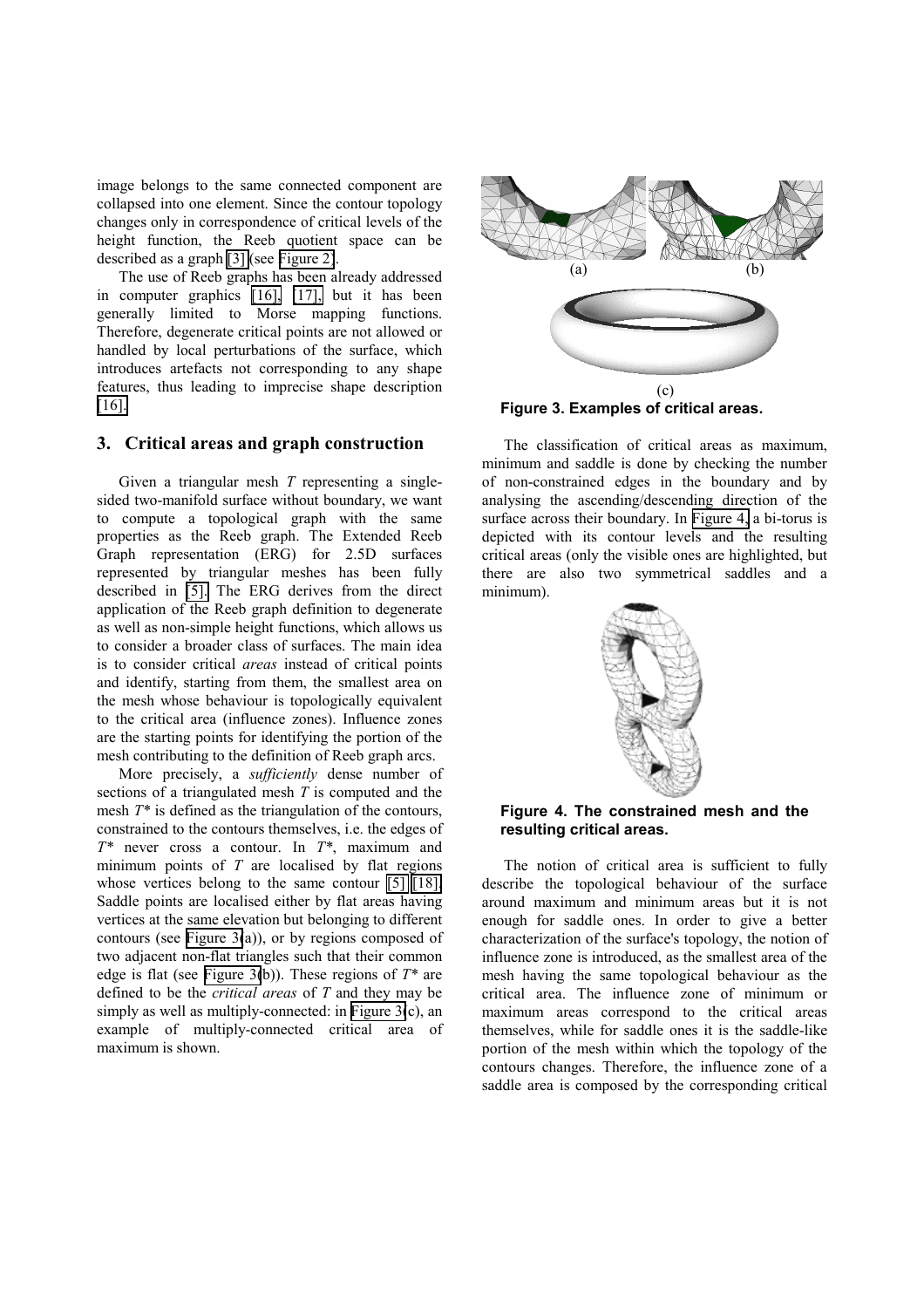areas and by the part of the mesh contained in the contours nearest to the critical area. Note that, saddle critical areas at the same elevation may have the same influence zone. An example is shown in colour plate 1, where the influence zones of saddle areas are depicted in yellow. If the influence zone of different saddle areas coincide, this indicates that the height function is non-simple at that level.

Based on these concepts, the ERG is defined as a graph whose *nodes* correspond to the influence zones of simple critical areas, while *macro-nodes* are used to represent complex critical areas. The ERG *arcs* represent the topological adjacency among critical areas and are defined using a region-growing process, as described by the following pseudo-code.

Let *N* be the set of nodes and *A* the set of arcs of the ERG, then the ERG construction algorithm is:

```
CharacteriseCriticalAreas(); 
N:=DetectInfluenceZones(); 
A:=LinkNodesbyInfluenceZone(N), 
for (each node in N) 
  {for (each non visited growing direction) 
   {while (!(ReachAnotherInfluenceZone)) 
      UpperLevelExpansion(node); 
    ConnectAreas(node, newarea); 
 } 
  }
```
First of all, the function *CharacteriseCriticalAreas()*  computes the critical areas and order them by elevation. The function *DetectInfluenceZones(N)* determines the influence zones, which define the set of nodes *N* (see Figure 5(a)). Then, a first set of ERG arcs is extracted by expanding the influence zones of simple maximum or minimum areas until the boundary of another influence zone is reached. This latter step corresponds to the function *LinkNodesbyInfluenceZone(N, A)*. In this manner, the arcs connected to terminal nodes of the ERG are identified (see Figure 5(b)). To complete the ERG construction, the links between saddles and complex areas have to be determined. These arcs are determined by expanding, if possible, the influence zones following the free directions in their outmost boundary component (see Figure 5(c)). In other words, all directions that do not correspond to an already identified arc are checked and the expansion is done in the ascending directions (*UpperLevelExpansion(node)*) until another influence zone, i.e. node, is reached. In

this case, an arc is defined between the starting node and the reached one (*ConnectAreas(node, newarea)*). When all the free ascending directions of each node are considered, the ERG construction process ends.



**Figure 5. The first step of the ERG construction (b) and the final one (c) computed for the surface in (a).** 

Some comments can be made. First of all, since we use the height function to map the surface shape, the extracted ERG depends on the orientation of the height direction. Anyway, the global topology of the shape is captured by the ERG and it can be proven that even the Morse relationship among critical areas and Euler characteristics is still valid, except for meshes containing degenerate critical points such as the monkey-saddle [\[5\].](#page-9-0) The dependence of the ERG from the orientation makes it unsuitable for shape classification or recognition, which require unique models for shape description. Nevertheless, it is important to underline that the ERG furnishes a topological framework for constructing morphological skeletons of a given shape and it has been shown in [\[19\]](#page-9-0) that the ERG can be effectively used to render the topology of a shape at a minimal level of detail.

Another important point concerns the density of the sweeping planes, which determines the scale of the shape features that will be. In order to correlate the distance of the sweeping planes to the feature size, a reasonable criterion is to use the minimum distance among vertices in the chosen direction to tune the distance of the cutting planes.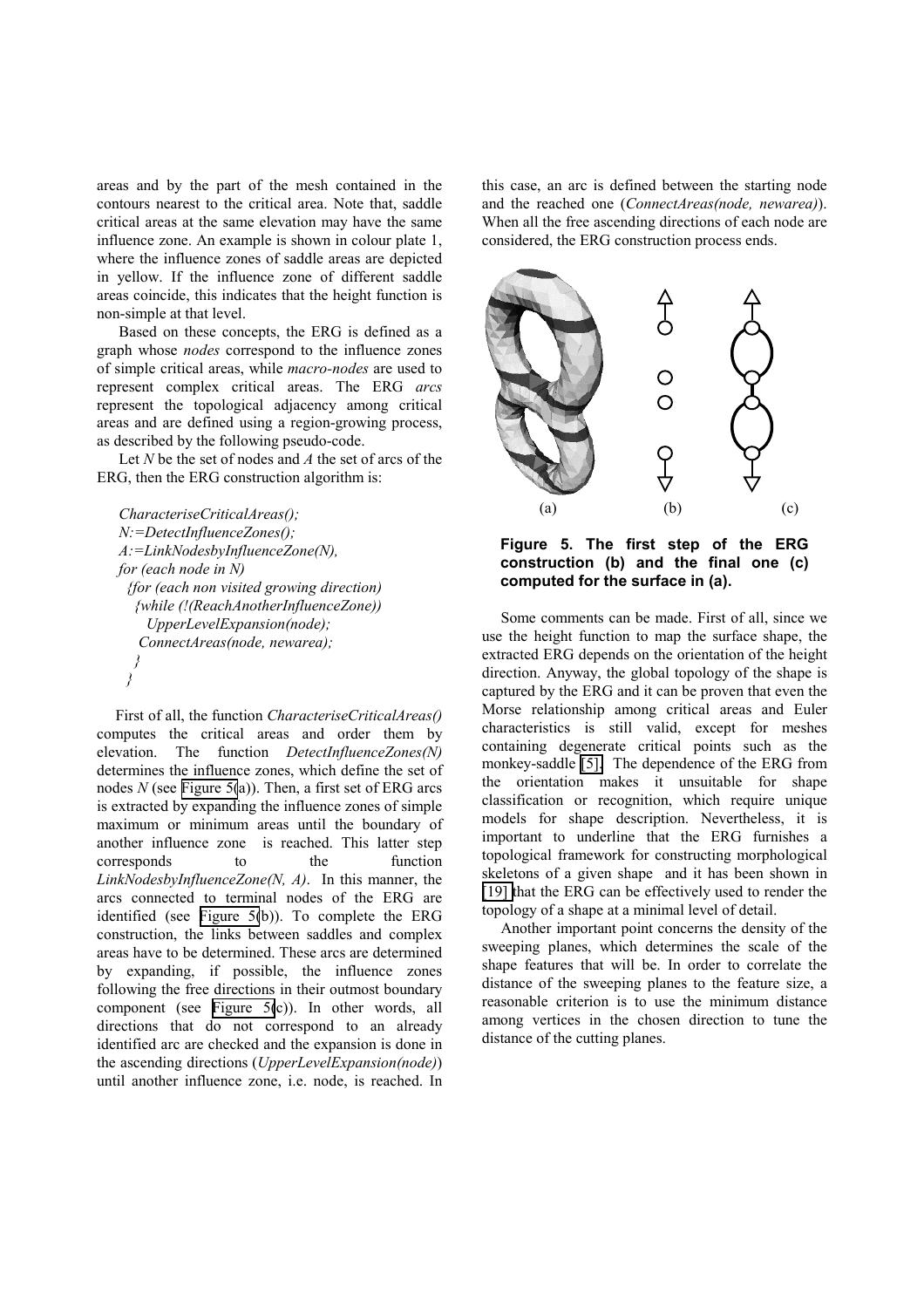# **4. Re-meshing strategy for constraint insertion**

The use of the triangulation constrained to contours makes it easy to efficiently compute the ERG of the mesh. To extend this approach to 3D, it is necessary to process the original mesh to ensure that contours are properly inserted and that vertices not belonging to the contours are removed from the mesh.

With regard to the contour extraction, plenty of algorithms can be found in the scientific literature, mainly designed for GIS applications and generally developed for 2.5D meshes [\[23\]\[24\]\[25\].](#page-9-0) In our context, since the contours have to be inserted as constraints, a method has been implemented which computes contours and inserts them in the mesh in a single step. In a second step, vertices that do not belong to the constraints are removed from the mesh. To start the process, the only parameter required is the number *n* of parallel planes to be intersected with the mesh *T*. For simplicity, indeed, the contours are always considered parallel to the XY plane of the coordinate system in which *T* is represented. A rotation of the whole mesh is performed for computing the slicing in any user-defined direction.

At each level, the intersection of the mesh with the corresponding plane is represented by a set of closed connected components. To avoid critical intersections, in particular with superior and inferior extremes of *T,* the distance among planes may be slightly adjusted locally to prevent these to occur. Therefore, inserting all the resulting connected components for each level, as explained in the following section solves the problem.

#### **4.1. Contour computation and insertion**

Since the triangulation represents a closed surface, it is possible to track and insert each contour level in a quite simple way, with basic operations involving only the adjacency relations stored in the data structure. More precisely, for each plane <sup>Π</sup>*<sup>i</sup>* corresponding to a given elevation *zi* a list *L* is defined which contains the edges of *T* that have a non-empty intersection with <sup>Π</sup>*i*. Note that an edge with one of its vertices on the plane is considered to have a non-empty intersection with it. The first element of *L* is chosen as the first seed for computing a contour component. Once the tracking of this component is complete, the list *L* is scanned until the next seed edge is found, not yet been marked as

processed. If such an edge exists, then it is used as the starting edge to insert a new connected component. The described process is repeated until the list *L* is empty.

Each connected component is inserted starting from the seed and tracing the contour vertex by vertex. Vertices may be either vertices of *T* already on the contour, or they have to be created every time there is an intersection between an edge and the plane. In this case, the mesh is locally updated with the insertion of the appropriate number of new triangles and edges, and the local adjacency relations are updated as well. From this process, a sequence  $v_0$ ,  $v_1$ , ...,  $v_k$  of vertices is obtained such that an edge of *T* exists for each pair (*vi,*   $v_{i+1}$ ), as well as for  $(v_k, v_0)$ .

More precisely, at each step of the contour construction an active vertex, *v*, is defined and the next vertex is searched by analyzing the edges in *VT*(*v*) which is the set of the triangles adjacent to *v*. Only one of these two situations may occur:

- 1. There exist one edge *e* in *VT*(*v*) that entirely lies on the plane; the next vertex of the contour will be the other vertex of *e*, which becomes the current vertex; edges incident in *v* are marked as *visited*.
- 2. Otherwise, the next edge to be processed is the edge  $e$  in  $VT(v)$ , which intersects the plane, it is opposite to *v* and it is not marked as *visited.* In this case *e* is split at the intersection point *p*, where a new vertex *v* is created, and the local geometry and topology is updated; the new vertex and all its incident edges are marked *visited* (see [Figure 6\)](#page-5-0).

The process starts at the seed edge that is either in one of the two situations described above, or it has only one vertex on the plane. In this latter case, the intersection vertex will be defining the first active vertex.

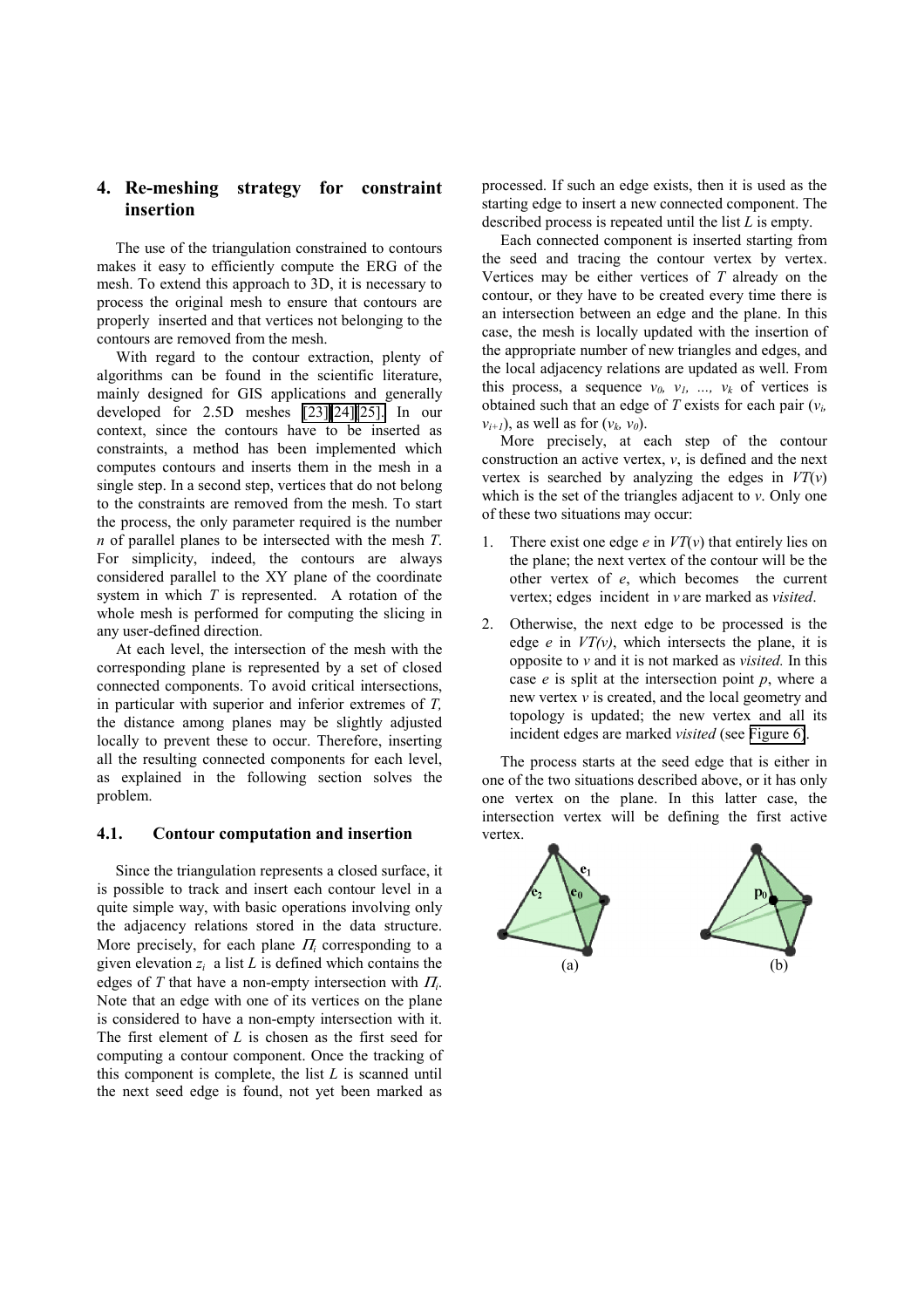<span id="page-5-0"></span>

#### **Figure 6. Inserting a connected component onto a tetrahedron.**

The process is recursively repeated for each new extracted edge until it is impossible to get a next edge. The algorithm is described in Figure 6, with a simple tetrahedron as starting mesh (a). In the first step, the new vertex is inserted at  $p_0$  and the next edge selected is  $e_1$  (b). Also  $e_2$  could have been selected as next edge, depending on the order with which triangles are stored in the *VT*(v) relation of the new vertex. In this case, the contour would be traced in the opposite direction. Then, the next new vertex is inserted at  $p_1$  and the next edge processed is  $e_2$  (c). Finally, the last new vertex is inserted and the process terminates because all the edges of the influence polygon are marked as visited (d).

#### **4.2. Vertex removal**

Once the contours have been inserted, it is necessary to remove two sets of vertices: vertices of the original triangulation that do not belong to section planes (original vertices), and those generated as a consequence of the sequential insertion of contours (redundant vertices). Redundant vertices are caused by the sequential insertion of contours in the mesh, as shown in Figure 7. Here, one triangle of the original triangulation is shown with two section planes which cross it. The result we would like to obtain is shown in the upper sequence (a), while the result of the sequential insertion of contours is depicted in (b).

In general, the problem of removing a vertex *v* from *T* corresponds to finding a re-triangulation of the *influence polygon* of *v*, that is, the polygon defined by the vertices in the star-neighbourhood of *v*. The removal of redundant vertices is trivial because they are all associated to flat influence polygons by definition. The vertex removal is therefore handled as in a simple 2D case: once the vertex and all its incident triangles have been removed, any polygon triangulation

scheme can be used, provided that an edge is maintained on the section plane.



#### **Figure 7. The generation of a redundant vertex.**

The removal of vertices belonging to the original triangulation but not lying on the contours requires more care because the associated influence polygon may be not flat and this could cause self-intersection during the re-triangulation phase [\[22\]\[26\].](#page-9-0) In this case, a support plane is used onto which the polygon is projected and triangulated as in the 2D case following the approach in [\[27\].](#page-9-0) We decided to use the so-called average plane of the star-neighbours of v as the projection plane, as defined in [\[27\].](#page-9-0) The retriangulation is then based on the two Euler operators *MakeEdgeTriangle* and *MakeTriangle*; these insert new triangles in the mesh, which should not intersect with other elements of the triangulation. In Figure 8, three examples are shown in which the vertex *v* has to be removed, and the meshes are represented by polygons on the 2D plane. In (a) the polygon can be triangulated, while in cases (b) and (c) the polygon would self-intersect.



**Figure 8. Examples of vertices to be removed.**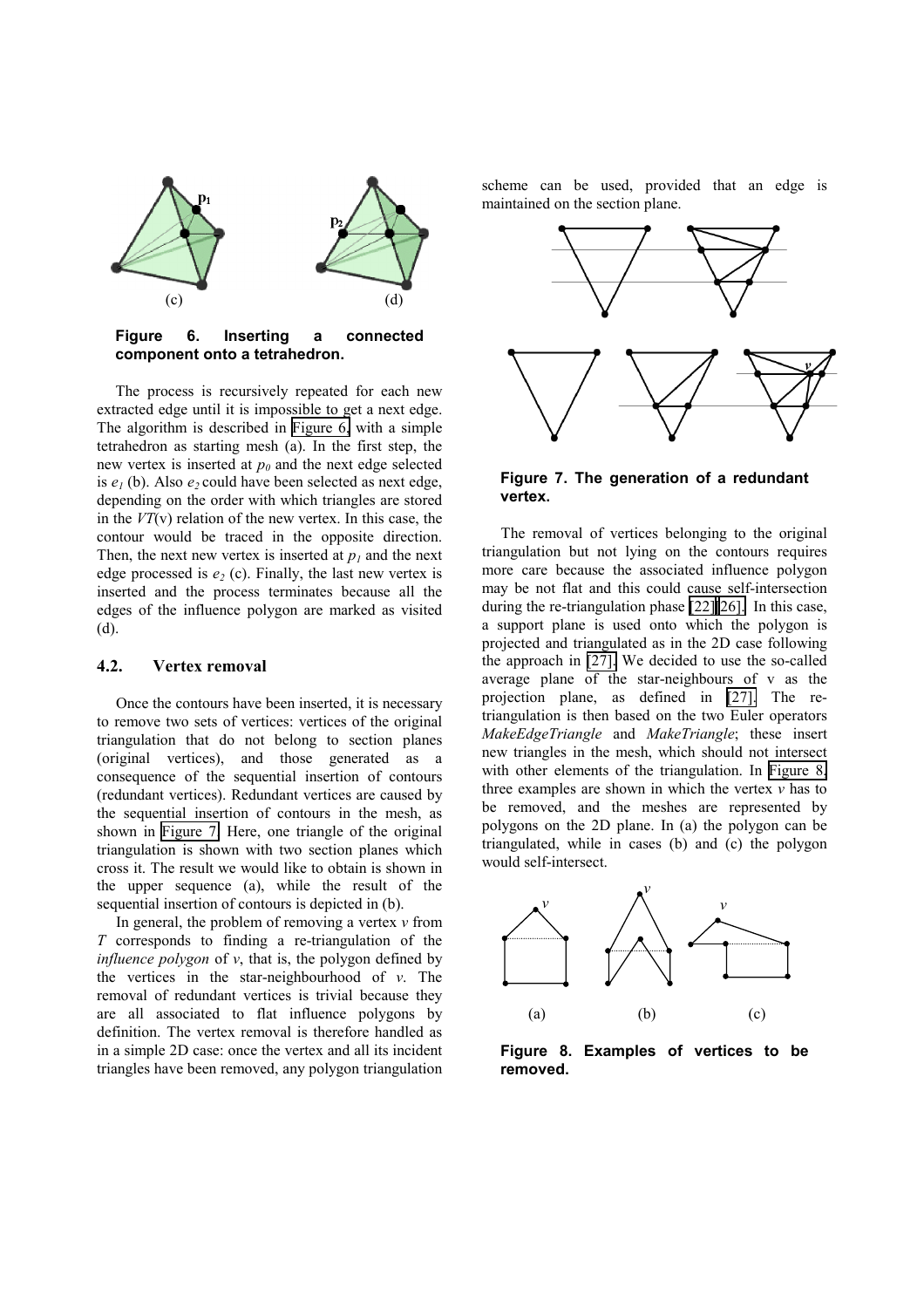Therefore, without additional hypotheses, an intersection test is necessary between each newly created element and the triangulation, to guarantee the validity of the model. The implementation of full selfintersection tests would require a number of operations **linear** in the number of mesh vertices. If *n* is the total number of vertices, the removal of *m* vertices requires *O(m\*n)* operations and, since in our context *m* is almost equivalent to  $n$ , the algorithm with selfintersection tests would require  $O(n^2)$  operations. To keep the complexity within acceptable limits, we decided to implement a partial set of local tests, as described in the following.

First of all, given two triangles  $t_1$  and  $t_2$  incident at the edge e the *edge-angle* on *e* is the angle between the normal vectors  $n_1$  and  $n_2$  respectively of  $t_1$  and  $t_2$  (see Figure 9). This angle is computed for each nonboundary edge of newly created triangles to evaluate if they could intersect or not with existing triangles, especially to avoid folding of triangles over themselves.



**Figure 9. Example of edge-angles.** 

If one or more edges of a new triangle is above a given threshold value, the *existence condition* test for this new triangle is set to false. The maximum value for an *edge-angle* is π, which indicates that the model is surely not valid because the two triangles overlap. Therefore, it is possible to determine if the insertion of the new triangle causes the mesh to fold over itself, as in [Figure 8\(](#page-5-0)c), in a number of operations which is linear in the number of vertices of the influence polygon. As far as the cases of [Figure 8\(](#page-5-0)b) are concerned, the *existence conditions* are true even if the insertion causes self-intersection. In the context of this paper it is important to consider that, if the original surface is smooth enough, and if the number of section planes is great enough, we cannot find vertices to remove that fall in the case of [Figure 8\(](#page-5-0)b). However, this is only a conjecture suggested by experimental results. Future improvements will surely consider the definition of a formal framework to a priori establish the minimum number of contours to insert in order to

grant the absence of vertices in such conditions. In the remainder we will consider this as an assumption.

More precisely, let  $P = [e_1, \dots, e_k]$  be the circular list, counter-clockwise sorted, of the edges of the influence polygon projected onto the support plane. Let us indicate with *RotateList* the move of the last element of *P* in the first position (e.g. the first rotation will result in  $P = [e_k, e_l, \dots, e_{k-l}]$ . The following pseudo-code describes the algorithm used for removing vertices from *T*.

REMOVAL LOOP {  
\nIF 
$$
|P| > 3
$$
 {  
\nLet  $e_a = (v_1, v_2)$ ,  $e_b = (v_2, v_3)$  be the first two elements  
\nof P

IF  $(e_a, e_b)$  form a concave angle with respect to the interior of *P*) and IF (*not*  $\exists e \in E : e = (v_3, v_1)$  or e  $= (v_1, v_3)$  THEN {

*MakeEdgeTriangle*( $e_c = (v_3, v_1); t = (e_a, e_b,$ *ec*))

IF the *existence conditions* of *t* are not verified THEN *Undo MakeEdgeTriangle*(e<sub>c</sub> *,t*) and *rotate the list* ELSE remove  $e_a$  and  $e_b$ from *P* and replace them with *ec*. }

ELSE *rotate the list* 

IF the list *P* has been rotated |*P*| times and no element has been added GO TO *UNREM* ELSE GO TO *REMOVAL\_LOOP*. }

$$
IF |P| = 3 \ \{
$$

Let  $e_a$ ,  $e_b$ ,  $e_c$  be the three edges of *P*. *Maketriangle*( $t = (e_a, e_b, e_c)$ ).

IF the *existence conditions* of *t* are not verified GO TO UNREM ELSE terminate.

### }*END\_NEXT*

}

#### *UNREM* Restore the initial state, the vertex can not be removed.

The *removability* of a vertex depends on the geometry of other mesh elements and, unfortunately, the sequential removal of vertices may also generate unstable configurations like the one in [Figure 8\(](#page-5-0)c). Due to the sequential removal, vertices, which were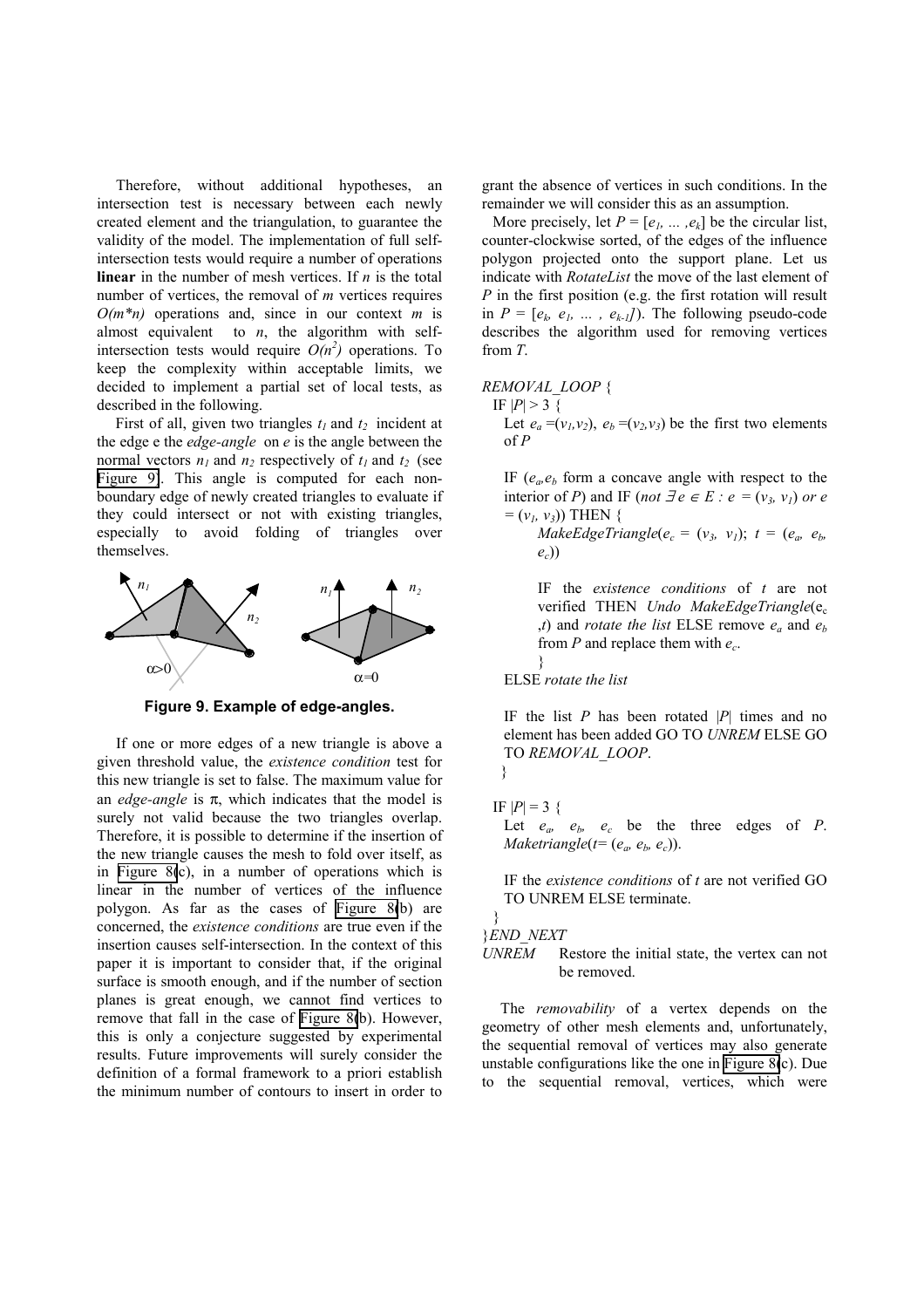impossible to remove, may become removable at the end of a removal loop. Therefore, the process continues with an optimization step and then another removal loop. Unstable configurations can be indeed improved by *edge-swapping*. The effect of a generic edge-swap operation is depicted in Figure 10, and for 2D triangulation, the validity of the model after a swap is guaranteed if the four angles of the quadrilateral formed by the two triangles  $(t_1$  and  $t_2$  in the figure) are less than 180°.



**Figure 10. Edge swapping.** 

Unfortunately, the extension to the 3D can be applied only if the edge-angle of *e* is zero, in other words, the two triangles lie on the same plane. In all other cases, it is necessary to check, again, that the swap does not cause intersections among elements of the triangulation. A simplified test, based on the analysis of edge-angles, has been implemented in this case as well: after swapping, the edge-angles of *e* and of those of the quadrilateral edges are computed. If one ore more are greater than a fixed threshold value, then the initial state is restored. It is not difficult to prove that, if applied in two dimensions, this test implies the 2D case condition, and therefore it can be considered as an extension to the three-dimensional case.





**Figure 11. The contouring of a complex shape.** 

In Figure 11, an example of re-meshing of a rather complex shape is shown.

## **5. Results and discussion**

Based on the described techniques, a prototype system has been implemented which performs the contour computation and insertion, and the Reeb graph extraction. The original mesh can be swept along any user-defined direction and with arbitrary number of sections. The whole process is depicted in [Figure 12](#page-8-0)  and in the corresponding colour plate. In (a), the original mesh is shown. In (b), the mesh is shown after the contouring step, which makes it ready for the shape characterisation. The critical areas are depicted in the colour plate, with a colouring scheme, which associates to minimum areas the blue colour, to maximum the red, and to saddle the green one. Also, the influence zones are depicted in two different views.

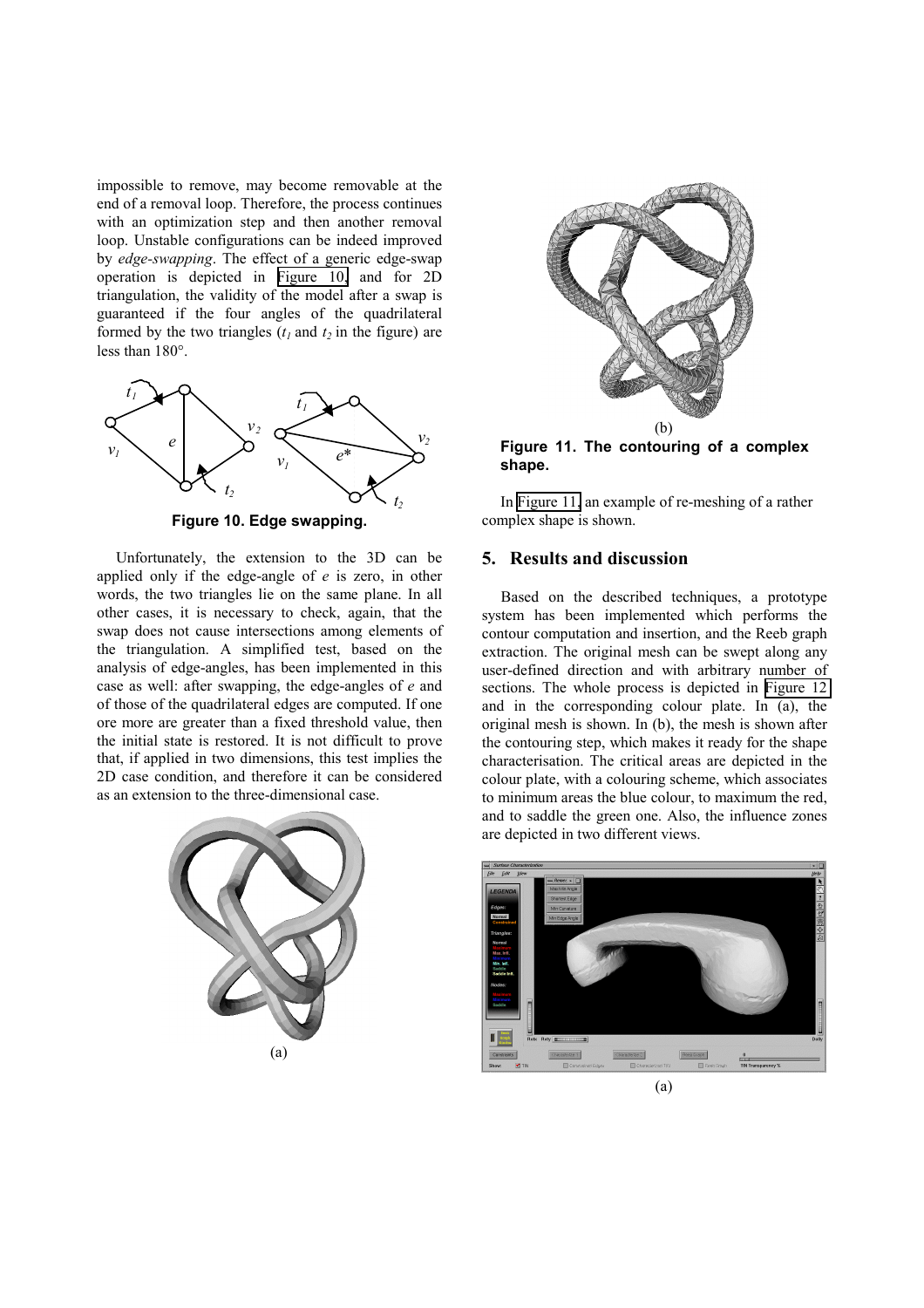<span id="page-8-0"></span>

**Figure 12. The ERG extraction process applied to the phone handset (see the corresponding colour plate).** 

The global complexity of the re-meshing algorithm can be given as a function of the maximum value between the number of vertices of the original triangulation, *n*, and the number of the constrained ones, *m*. Moreover, it can be seen that the number of edges and triangles are of the same order as the number of vertices. In the slicing step, the edge ordering preprocessing requires *O*(max(*m*,*n*log*n*)) operations. Then, *O*(*n*log*n*) operations are needed to sort the edges and  $O(\max(m,n))$  is the number of intersection tests. Inserting the whole set of constraints requires  $O(m)$ edge splits. Finally, the complexity of the vertex removal process is  $O(m)$ , which includes both the original vertices and the flat-region ones.

With regard to the computational complexity of the ERG extraction, the recognition of critical areas and the detection of influence zones require  $O(t)$ operations, where *t* is the number of triangles. The complexity of the arc completion step is expressed by  $O(t \log t)$ , so that the total computational cost of the ERG extraction is  $O(m \log m)$ . Therefore, the whole process, starting from a generic triangulation, requires *O*(*max*(mlog*m*, *n*log*n*)) operations.

Future developments of this method mainly concern the definition of a morphological structure to be merged with the ERG, which codes also the main morphological changes among contours. With reference to Figure 13, the shape of the original surface can be restored using contour blending techniques, especially if the ERG is augmented with more sections along the arcs that identify significant changes of the geometry of the contours. In this sense, we are currently working on the use of the ERG as the

reference structure to compress and decompress shape models [\[19\].](#page-9-0) 



**Figure 13. The ERG of the teapot: critical areas and corresponding influence zones (a) and the relations among critical sections (b).** 

### **6. Acknowledgements**

The authors would like to thank all the people of the Computer Graphics Group at IMA-CNR, and the reviewers for their helpful comments.

### **7. References**

[1] T. K. Dey, H. Edelsbrunner, and S. Guha, "Computational Topology", In *Advances in Discrete and Computational Geometry*, eds: Chazelle, B., Goodman, J. E., Pollack, R., *Contemporary Mathematics* 223, AMS, Providence, 1999, pp. 109- 143.